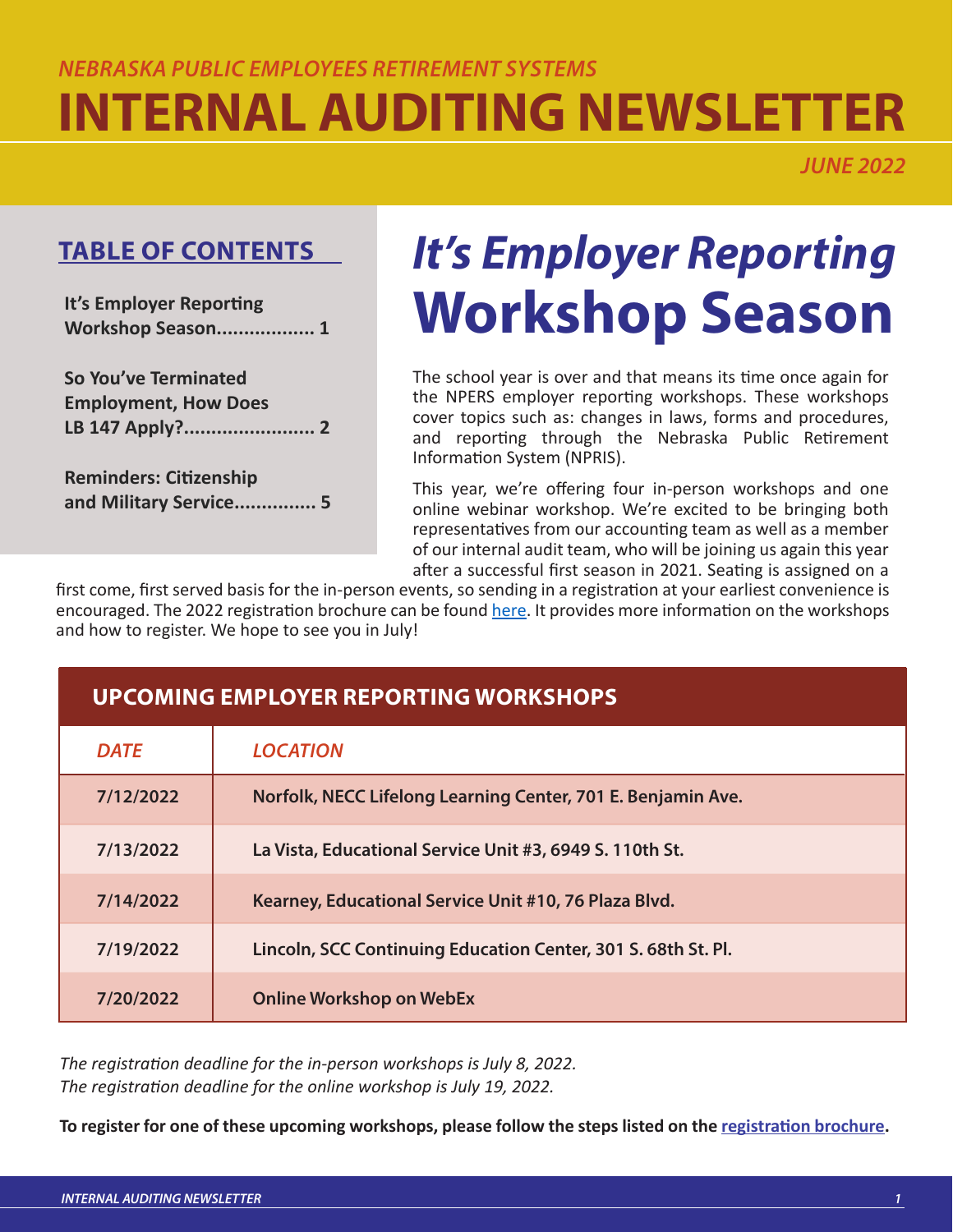# *So You've Terminated Employment...*

# **How Does LB 147 Apply?**

Since LB 147 became effective June 1, 2021, a focus has been placed on the exact rules employers and members must follow after termination. The law further defines the rules for a bona fide termination and days of service allowable. With the new law, there has been a lot of confusion over how to treat members who have terminated from their regular and ongoing positions. Let's take a look at how the new guideline applies to your school district/ESU.

First, let's look at the changes. Before we received our new guidelines, the number of days retirees or recently terminated employees could work as subs during the 180-day separation period was undefined. Thanks to LB 147, current law sets a number of days that allows retirees and recently terminated employees to work a significant amount of time as a sub, and still have a termination of employment so they can receive their distribution.

The important thing to note is that LB 147 rules apply to **ALL** terminations of employment, not just retirements. Remember, people who haven't yet reached retirement age can still take a refund or rollover from retirement.

Forget the "Once In, Always In" phraseology. You need to classify an employee as "regular", "substitute" or "temporary," for retirement purposes to determine what rules apply.

#### *Let's review the steps for a bona fide termination:*

1. Intent must be determined. Is the member terminating one permanent position and starting a different permanent position where they will continue contributions OR is the member terminating their permanent position completely and will only render substitute service?

- 2. If the member is simply changing their job classification from one permanent position to another, termination with that employer did not occur. Contributions should continue and there should be documentation to support the new permanent employment (even if it's an on-call status).
- 3. If the member is terminating their permanent position only to return as a substitute or volunteer, a separation of service must occur. The employer must submit a non-contributing member form, stop reporting service credit and compensation, and stop contributions on all substitute service.
- 4. Confirm that the member will not be employed at any other employer covered by the School Plan in any capacity other than a substitute or volunteer.
- 5. Notify the member that they must inform your school district/ESU if they render **any** service at another employer covered by the School Plan.
- 6. The member must incur at least 180 days of separation from their termination date of their regular and ongoing position with **NO** prearranged return to service.
- 7. The member must not render more than 8 calendar days of substitute and/or volunteer service in a calendar month during this separation period at **ANY** employer under the School Plan.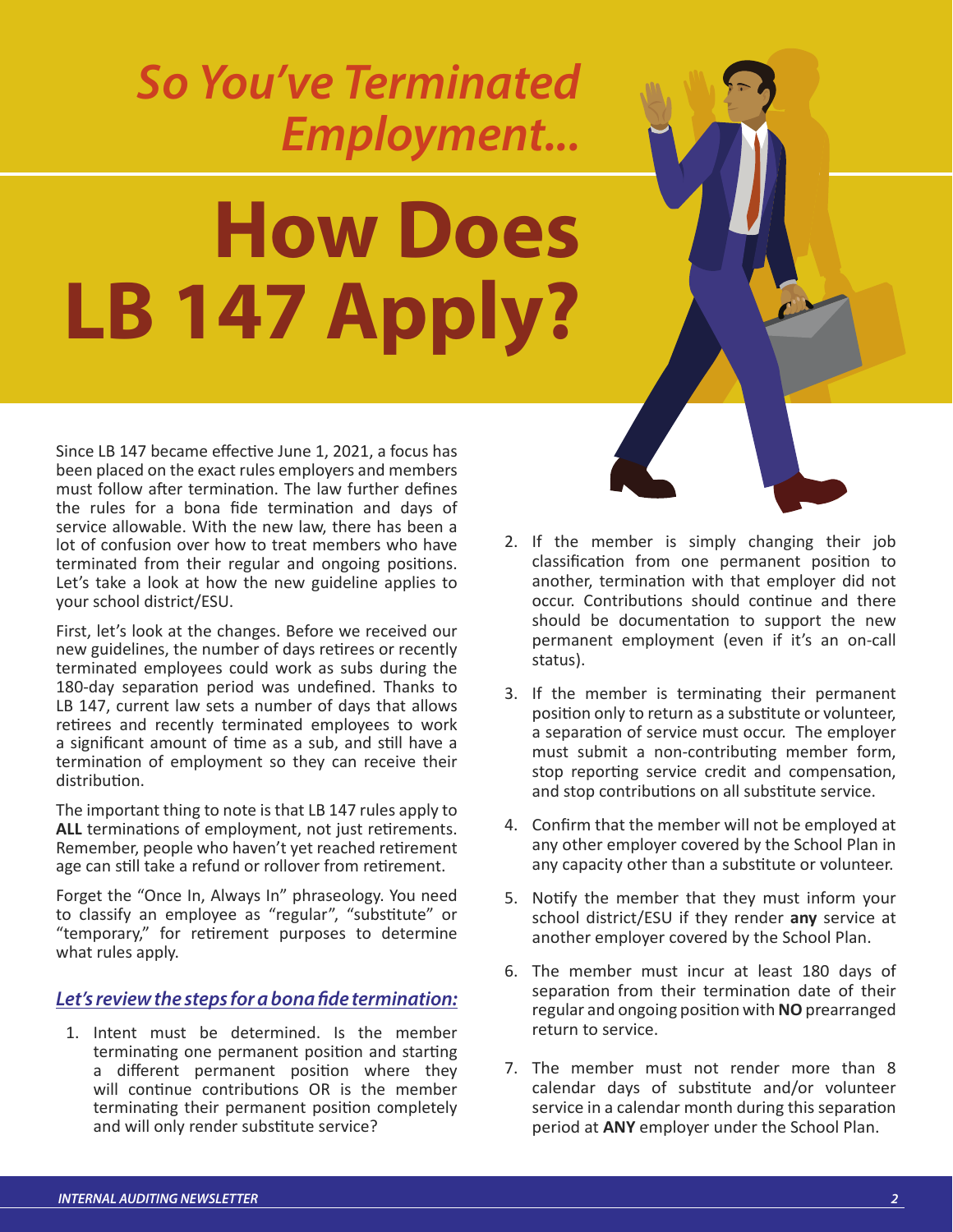- 8. Employer and member must track **ALL** substitute and volunteer service in this 180-day separation period.
- **9. If a violation occurs, both the member and the employer must correct the violation.**
- 10. If a violation occurs, the member must incur a new 180 days of separation.

#### *Substitute Employee:*

For retirement purposes, a substitute employee is (1) a person hired by a public school or ESU as a temporary employee (2) to assume the duties of a regular employee (3) due to a temporary absence of any regular employee. A substitute employee cannot fill in for a vacant position or be hired as a regular employee as a permanent/full-time substitute.

#### *Regular Employee:*

For retirement purposes, a regular employee is an employee hired by a public school or ESU or under contract, (1) in a full-time or part-time position (2) who works a full-time or part-time schedule (3) on an ongoing basis (4) for 20 or more hours per week. An employee who is hired as described (1) to provide less than 20 hours per week, but (2) who provides service for an average of 20 or more hours per week (3) in any 3 calendar months of a plan year (July to June) is also deemed a regular employee for all future employment with the same employer and must begin making retirement contributions beginning the next payroll period.

#### *When does my 180-day separation period start?*

The last day service is rendered. The exception to this is when a contracted member terminates service prior to the end of the contract period, but receives compensation for a full contracted amount, the member will not be deemed to have terminated services until the end of the contract period. This could result in a later termination date from their last physical day services were rendered.

#### *Why is this change good?*

The schools are short on substitutes and believe that retirees and recently terminated employees are great substitutes.

### **EXAMPLES:**

*Sally terminated her permanent position on May 18. She plans on being available for substitute service after termination. Her 180-day separation period would be from May 18 to November 14.* 

*What happens if…* 

#### **EXAMPLE 1:**

*The employer continues retirement contributions on all substitute service rendered after termination and Sally does not go over the 8 days of substitute service in a calendar month over the 180-day period?*

The employer should have submitted a Non-Contributing Member form, stopped contributions and reporting of service hours and compensation. Adjustments will have to be made to take out all ineligible service credit, compensation, and excess contributions.

#### **EXAMPLE 2:**

*The employer continues retirement contributions on all substitute service rendered after termination and Sally renders 9 days of substitute service in September?*

The employer should have stopped contributions and reporting of service hours and compensation initially. As there was a violation, the 180-day separation period must restart from the following day after the violation. The employer must submit a Non-Contributing Member form, discontinue contributions and reporting service credit and compensation.

#### **EXAMPLE 3:**

*The employer submits a Non-Contributing Member form and discontinues contributions. Sally renders 5 days of substitute service at this school and 5 days at another employer in the School Plan in September?* 

As there was a violation (5 days  $+$  5 days = 10 days of services rendered), the employer is responsible for making up contributions from termination to the violation. An adjustment form will need to be submitted adding the service credit, compensation, and contributions. The 180-day separation period must restart from the following day after the violation.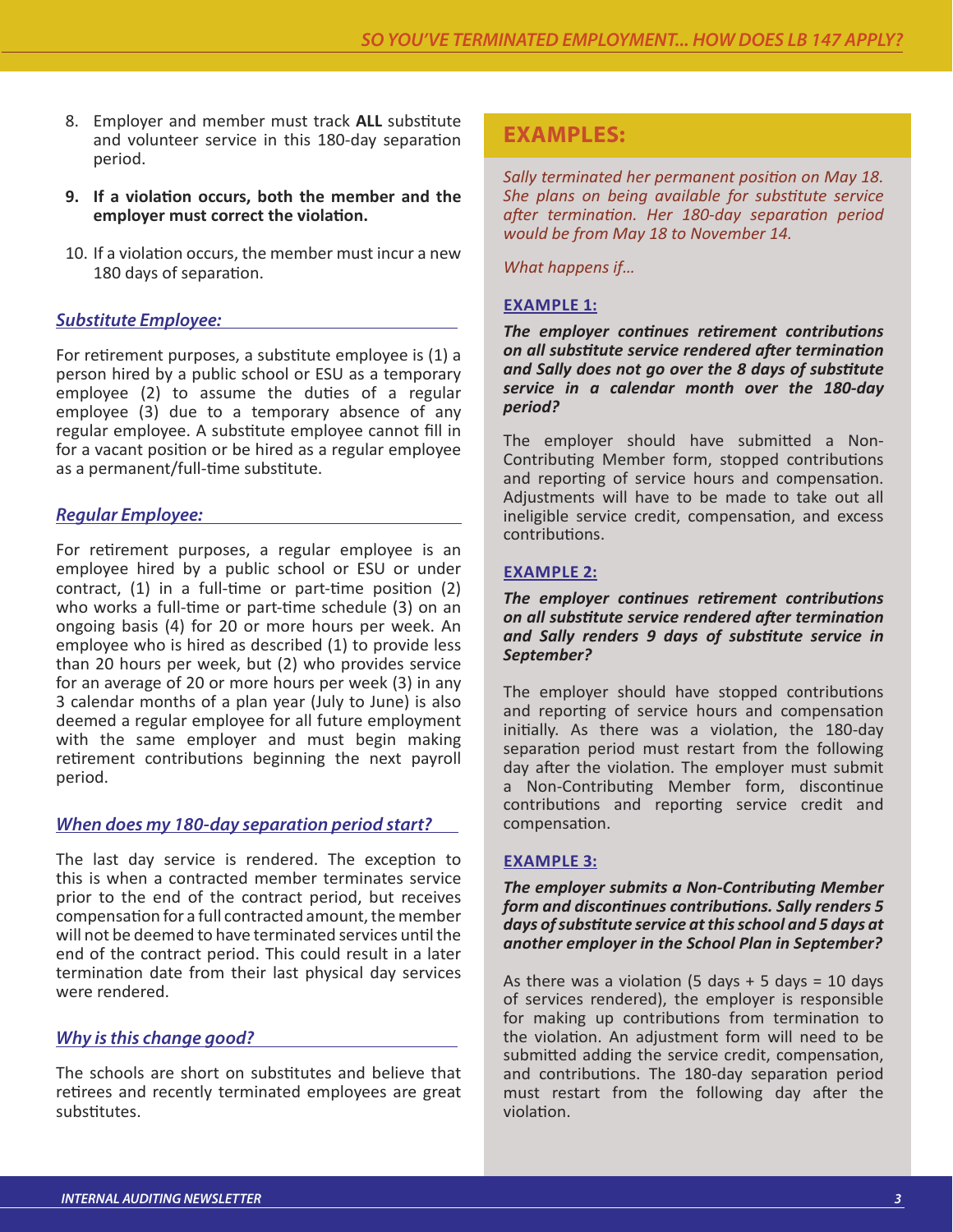#### **EXAMPLE 4:**

*The employer submits a Non-Contributing Member form and discontinues contributions. Sally applies for and takes a distribution but renders 10 days of substitute service in September?*

As there was a violation (10 days of services were rendered), the employer is responsible for making up contributions from termination to the violation. The member must repay any distributions received (with applicable interest). The 180-day separation period must restart.

#### **EXAMPLE 5:**

*The employer submits a Non-Contributing Member form and discontinues contributions. Sally does not render more than 8 days of substitute service during the 180-day separation period. After the 180-day separation period, Sally continues with her seasonal coaching assignment that she had when she was working her regular employment?*

Refereeing, officiation, and coaching are considered regular employment for retirement purposes. Temporary or seasonal suspension of service that does not permanently terminate employment, is not a termination for retirement purposes, even if the seasonal suspension is for more than 180 days. NPERS reviews each termination of employment on a case-by-case basis after evaluating the unique facts and circumstances. Returning to the regular coaching seasonal assignment could be seen as a prearrangement of service and a violation.

#### **EXAMPLE 6:**

*The employer submits a Non-Contributing Member form and discontinues contributions. Sally starts part-time regular employment at another employer under the School Plan in August but does not meet eligibility at the new employer. Sally takes a distribution for her NPERS account?*

Because Sally started regular employment at another employer under the School Plan, she did not have a bona fide termination in order to receive a distribution. Sally must repay any distributions received (plus applicable interest). Sally must decide if she wants to restart her 180-day separation period or continue her regular employment at the new employer.

#### *EXTRA DUTY:*

*NPERS strives to work with all employers covered by the School Plan to ensure extra duty wages/ hours are being timely and accurately tracked and reported when worked so we can more easily pay our plan members the retirement benefits to which they are entitled. We hope school districts and the local educator unions will also work towards paying base salary in a similar manner. However, given how many, but not all, master negotiated agreements are worded, we plan on continuing to allow educators' base salaries to be reported on a yearly straight-line basis if that is the wording in the master negotiated agreements.* 

We know there are still questions about extra duty and how/when to report it. NPERS has offered two options listed below, but it is important to remember that when it comes to an audit, we will be checking to see what your documentation says. Make sure the documents for your school or ESU align with how you are reporting extra duty wages and hours.

**Extra duty wages should be reported when they are earned, whether or not it is performed during the season, school year, or year-round. Extra duty hours should be reported when they are worked, whether it is after the regular work day, in the evenings, or in the summer months (do not report extra duty hours performed during the regular work day as to eliminate any double reporting of hours).** 

#### **Our standard guidance for all on how to proceed with adhering to this is the following:**

- Consider changing master negotiated agreements to pay extra duty wages when earned to allow for a payroll change, OR
- Submit an adjustment report at the end of the contract year to move the extra duty wages/hours to the month(s) in which they were earned/worked. For more information on submitting an adjustment report, please refer to the **Employer Reporting** [Manual](https://npers.ne.gov/SelfService/public/documentation/employerReporting/school/SchoolERMan.pdf). NPERS Employer Reporting Agents can be reached at: 402-471-2053 Ext. 3.